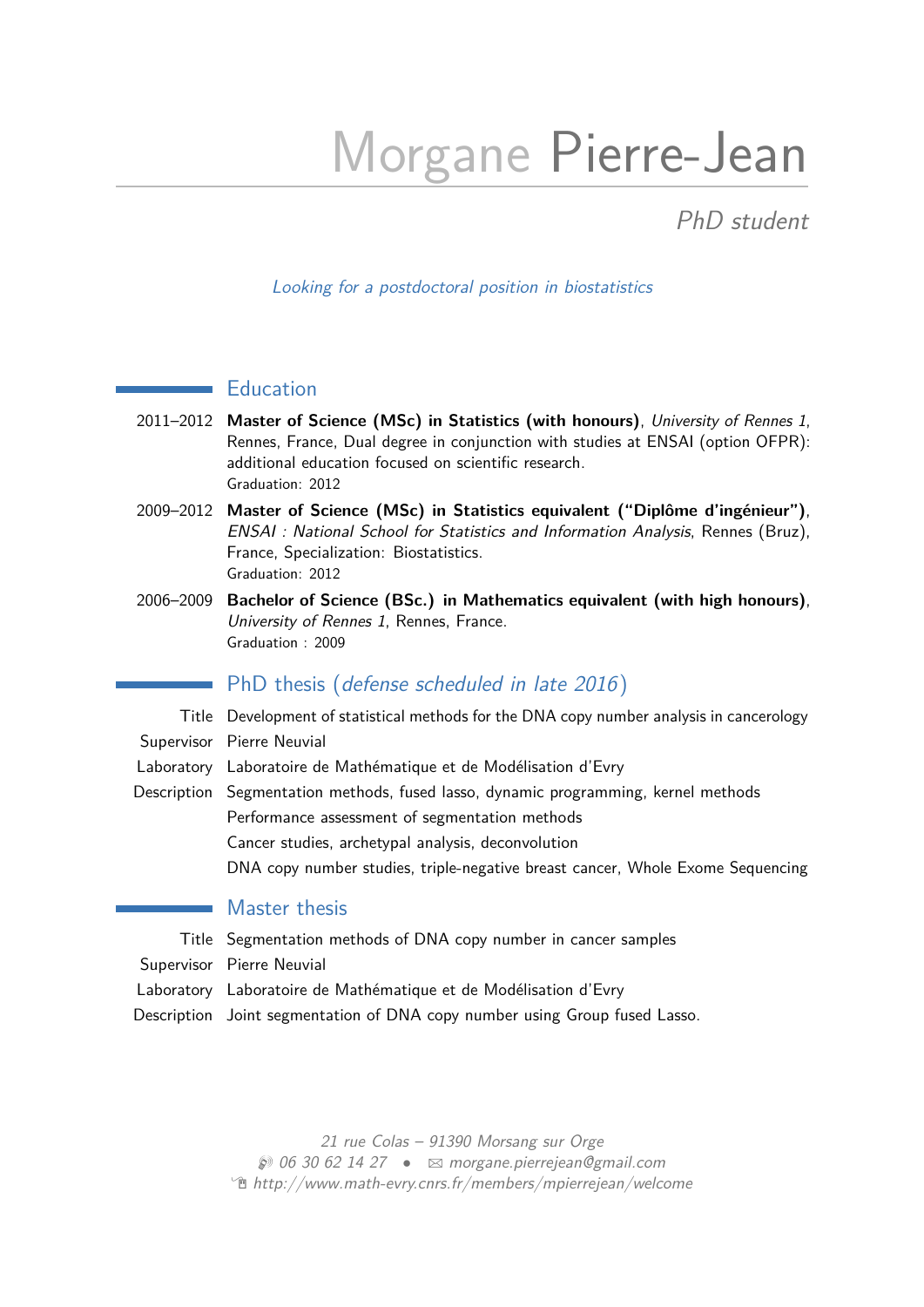#### **Experience**

 $\mathcal{L}^{\text{max}}_{\text{max}}$ 

- 2012–2013 **Research engineer**, Lille 2 University, Lille, joint work with Alain Célisse, Guillemette Marot and Guillem Rigaill. Change-point detection jointly in the DNA copy number and the allelic ratio in tumor cells with kernel methods
- Summer 2011 **Applied statistical engineer internship**, OPTUMInsigh, Uxbridge (UK). Regression model on healthcare cost data including study cost treatment

# **Publications**

Morgane Pierre-Jean, Guillemette Marot, Rigaill Guillem, and Alain Celisse. Non parametric DNA copy number segmentation using kernel methods, In preparation.

Morgane Pierre-Jean, Guillem Rigaill, and Pierre Neuvial. Performance evaluation of DNA copy number segmentation methods. Briefings in bioinformatics, 16(4):600– 615, 2015.

### Seminar and communication

- Nov 2016 **Non parametric DNA copy number segmentation using kernels**, poster at Statistical Analysis of Massive Genomic Data, Evry.
- Apr 2015 **Non parametric DNA copy number segmentation using kernels**, Statistics and Genomics Seminar, UC Berkeley (USA), invited by Sandrine Dudoit.
- Jan. 2015 **Non parametric DNA copy number segmentation using kernels**, poster at SMPGD (Statistical Methods for Post-Genomic Data), München.
- June. 2013 **Package R jointSeg: Segmentation de données génomiques en cancérologie**, 2èmes Rencontres R, Lyon.
- May. 2013 **Change-point detection with kernel methods : application to DNA copy number signals**, 45èmes journées de la SFDS, Toulouse.
- Jan. 2013 **Joint segmentation of total DNA copy number and allelic ratios in cancer samples**, SMPGD (Statistical Methods for Post-Genomic Data), Amsterdam.
- Nov. 2012 **Segmentation de données génomiques en cancérologie**, Journée Annuelle du groupe Biopharmacie et Santé de la SFDS, Paris.

#### **Software**

Jan. 2013 **Package R jointseg**, This package implements functions to quickly segment multivariate signals into piecewise constant profiles and a framework to generate realistic copy-number profiles. A typical application is the joint segmentation of total DNA copy numbers and allelic ratios obtained from Single Nucleotide Polymorphism (SNP) microarrays in cancer studies., [https://r-forge.r-project.org/](https://r-forge.r-project.org/R/?group_id=1562) [R/?group\\_id=1562](https://r-forge.r-project.org/R/?group_id=1562).

### Computer skills

General Latex, Word, Excel, PowerPoint software

> 21 rue Colas – 91390 Morsang sur Orge  $\otimes$  06 30 62 14 27 •  $\boxtimes$  [morgane.pierrejean@gmail.com](mailto:morgane.pierrejean@gmail.com) Í [http://www.math-evry.cnrs.fr/members/mpierrejean/welcome](http://http://www.math-evry.cnrs.fr/members/mpierrejean/welcome)